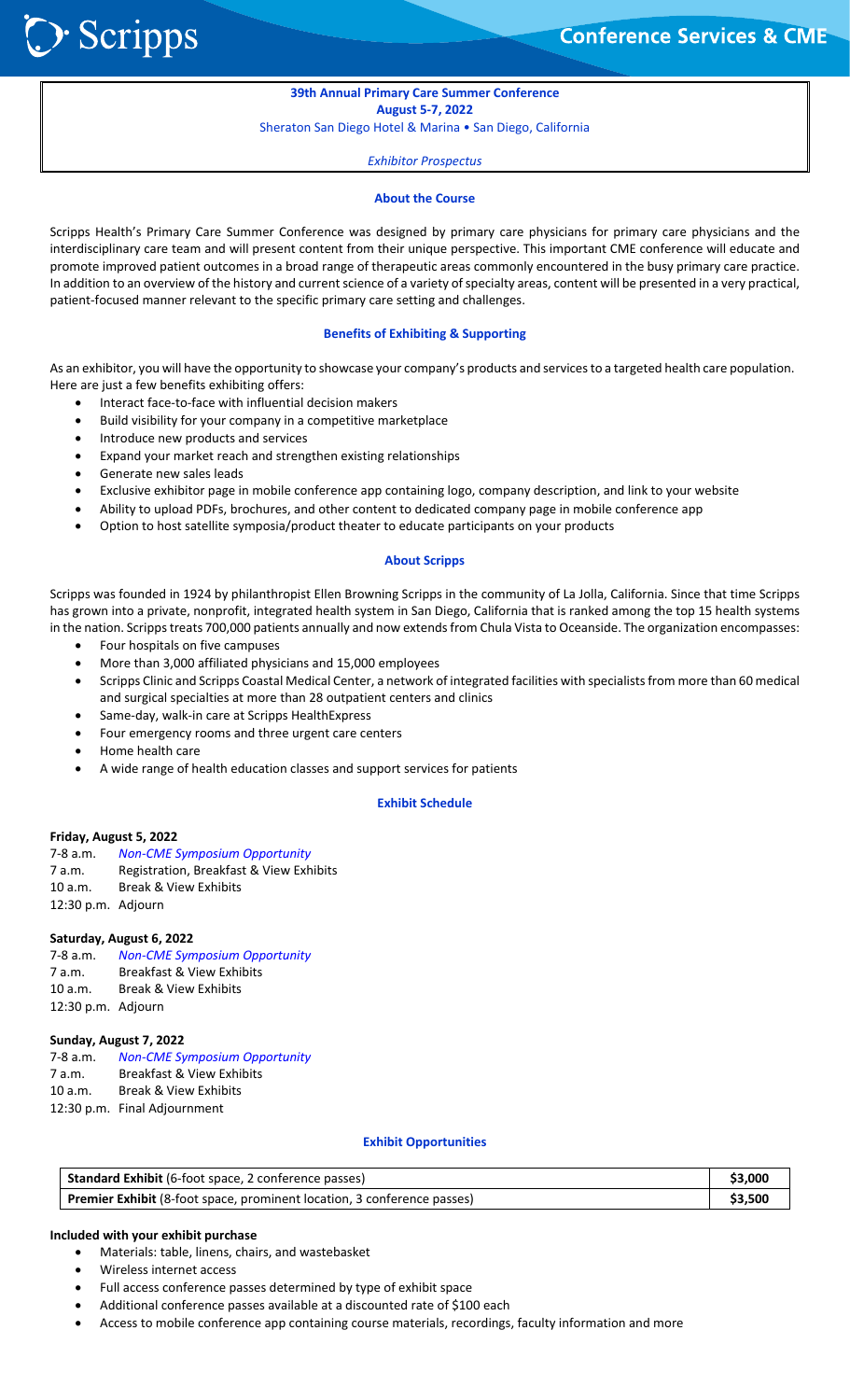- Logo placement and company description in mobile conference app with link to your organization's website
- Exhibitors wishing to receive CME credit must complete the post conference evaluation to receive a certificate

## **Not included with your exhibit purchase:**

**Scripps** 

- Pipe and drape (not available)
- Additional furniture or equipment rentals (space restrictions apply)
- Electricity and/or additional audio‐visual equipment (can be rented through hotel AV company)
- Labor for installing or dismantling your exhibit display
- Security: the exhibit area will remain open, and no security guard will be present. We ask that you do not leave any valuable items unattended at your booth at any time. Anything you leave in the exhibit area will be left at your own risk. Neither the hotel, nor Scripps will accept liability for any items in the exhibit area at any time.

### **Scripps Health Conference Guidelines**

- 1. Proof of vaccination will be required for all staff, participants, and vendors who wish to attend the conference in‐person.
- 2. Staff, participants, and vendors who are unvaccinated are required to bring proof of a negative PCR test taken within 48
- hours of the start of the conference.
- **3. All staff, participants, and vendors must be asymptomatic to attend the in‐person conference.**
- 4. All staff, participants, and vendors will be required to wear masks and remain physically distanced during the conference.

## **Booth Traffic**

֦֘

While Scripps makes every effort to promote and encourage attendees to visit the Exhibit Hall, we cannot guarantee booth traffic. It is the exhibiting company's responsibility to promote its presence at the course through pre-meeting notifications and on-site promotions to draw traffic to their booth.

*\*\*In alignment with the ACCME Standards for Integrity and Independence in Accredited Continuing Education, exhibitors will only be provided with limited participant information from those who have agreed to have their information shared.* 

## **Additional Support Opportunities & Pricing**

| Satellite Symposia or Product Theater (Non-CME)                                                                                   | \$7,500 each |  |
|-----------------------------------------------------------------------------------------------------------------------------------|--------------|--|
| Scripps offers organizations the opportunity to host satellite symposia and events in conjunction with the conference. Scripps is |              |  |
| strongly committed to ensuring the best possible chance for success of all such events and offers the following fee and service   |              |  |
| options.                                                                                                                          |              |  |
| Approval to hold the event in conjunction with the Scripps conference                                                             |              |  |
| Approval to hold the event at the conference venue (based on space availability)                                                  |              |  |
| Inclusion of marketing collateral in attendee confirmation packets                                                                |              |  |
| E-mail blasts (2) to all registered attendees                                                                                     |              |  |
| Signage (1) and brochures/invitations posted near the Scripps registration desk                                                   |              |  |
| Inclusion on the course website and registration link                                                                             |              |  |
| Inclusion in the conference daily announcements                                                                                   |              |  |
| Meeting room with standard audio-visual equipment and support                                                                     |              |  |
| Food & beverage provided (breakfast only)                                                                                         |              |  |
| Approval to send brochures/invitations out to non-registered attendees in the area                                                |              |  |
| The above fees do not include:                                                                                                    |              |  |
| Creation of marketing materials specific to product theater; Scripps reserves the right to approve all materials                  |              |  |
| Exhibit space; additional fees apply                                                                                              |              |  |
| Scripps Health does not guarantee attendance during this event                                                                    |              |  |

### **Available Symposium Dates/Times**

| Friday, August 5, 2022 | Saturday, August 6, 2022 | Sunday, August 7, 2022 |
|------------------------|--------------------------|------------------------|
| 7-8 a.m.               | 7-8 a.m.                 | 7-8 a.m.               |
| Pacific Standard Time  | Pacific Standard Time    | Pacific Standard Time  |

## **Exhibit & Conference Venue**

| <b>Sheraton San Diego Hotel &amp; Marina</b> | For shipping purposes, please add the following to your label: |
|----------------------------------------------|----------------------------------------------------------------|
| 1380 Harbor Island Dr                        | Attn: Carlin Admirand/Scripps, August 5-7, 2022                |
| San Diego, California 92101                  | Company                                                        |
| Reservations: 619-291-2900                   | Box # of #                                                     |

### **Exhibitor Housing**

A specially priced block of rooms is **being held until Wednesday, July 13, 2022 or until the room block fills, whichever comes first**. When making your reservation, be sure to ask for the Scripps conference rate of \$239 per night (plus tax and parking). After July 13, 2022 reservations will be accepted on a space and rate availability basis only. A link to reserve a discounted room can be found on the conference webpage.

#### **Shipping Dates**

**All materials should arrive no earlier than August 3, 2022.** If materials are received prior to this date the exhibiting company will be responsible for these charges. Materials that are shipped will be available at your company's exhibit space during the first installation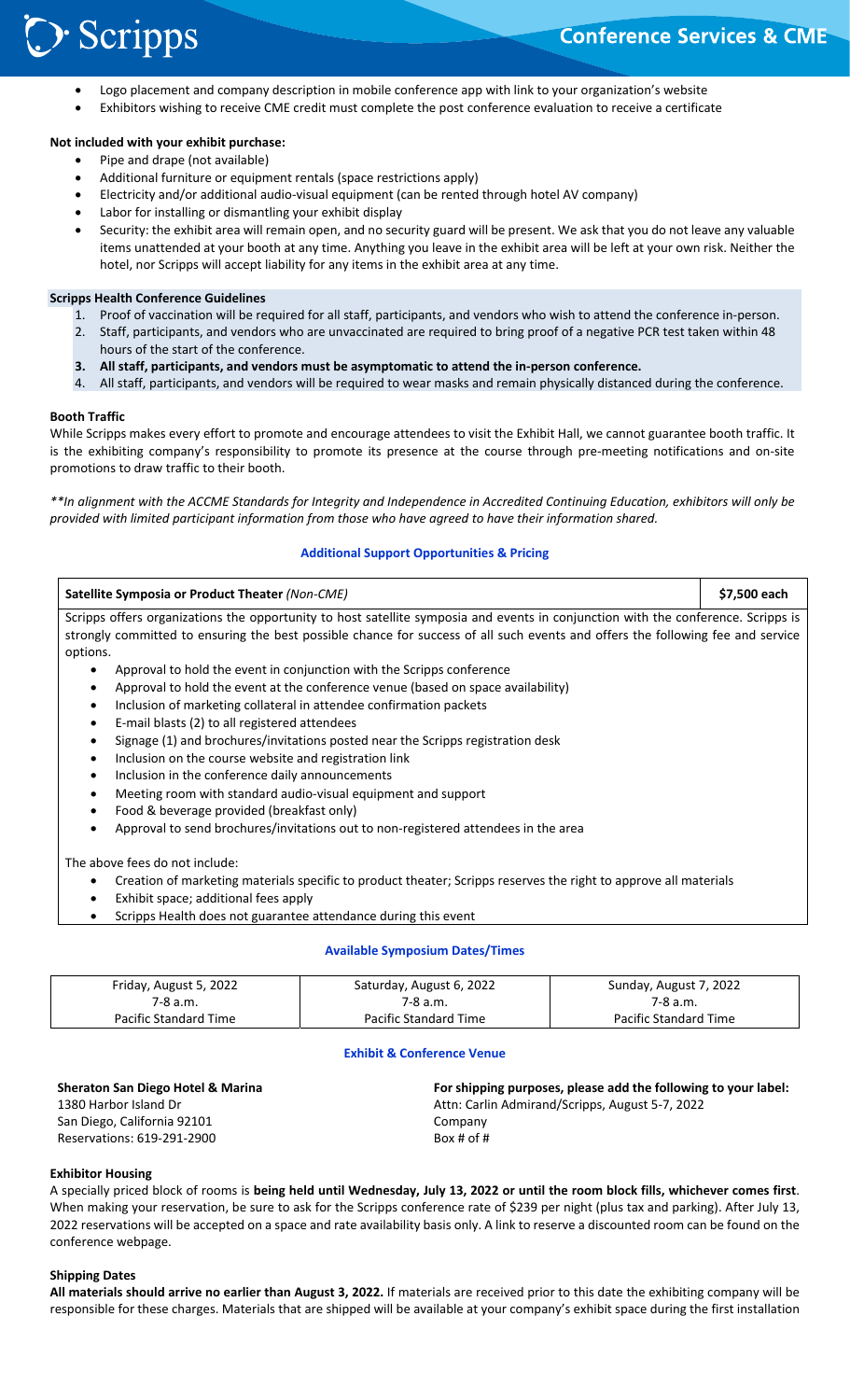# **>**Scripps

֦֘ session. If you have items to ship after the conference, FedEx and UPS can be arranged directly with the hotel. You are responsible for providing all necessary shipping materials as well as all related expenses.

## **Payment Information**

- All exhibit applications must be received by **Friday, July 29, 2022**. Upon receipt of the application, a confirmation email will be sent.
- Satellite symposiums/product theaters must be reserved **at least 10 business days** prior to the activity.
- Payment must be received prior to the start of the activity.
- The exhibit cancellation deadline is **Friday, July 22, 2022**. Scripps CME will refund the cost of the exhibit less a \$100 processing fee. After July 29th no refunds will be granted.
- The satellite symposium/product theater cancellation deadline is **Friday, July 29, 2022**. Scripps CME will refund the cost of the satellite symposium/product theater less a \$500 processing fee. After July 29th no refunds will be granted.
- Exhibit space must be occupied by 7 a.m. on August 5, 2022. Failure to meet this deadline will cause forfeiture of your space. Scripps may use or reassign the space without refund. Exhibitors who anticipate delays must notify Scripps.

## **Application Review**

For an exhibit application to be accepted by Scripps, the products and services must be educational in nature and relate to the educational activity content. Scripps reserves the right to accept or reject a potential exhibitor based on its assessment of whether the company/organization's products and/or services are relevant to the conference content. All exhibits will be reviewed by Scripps.

Scripps reserves the right to refuse the application of any party whose product, service or proposed exhibit is, in Scripps sole discretion, not in keeping with the character of the educational activity and exhibition hall. Approval of the exhibit application is in the sole discretion of Scripps, and may be withheld, among other reasons, for: (a) poor credit history of Exhibitor, including but not limited to past due amounts owing to Scripps, or (b) breach of the Conditions or any other contract provisions governing any previous trade show or other event conducted or sponsored by Scripps.

## **CME Guidelines Related to Educational Grants, Exhibit Space and Promotional Activities**

In compliance with the ACCME Standards for Integrity and Independence in Accredited Continuing Education, arrangements for commercial exhibits or advertisements cannot influence planning or interfere with the presentation, nor can they be a condition of the provision of commercial support for CME activities.

- Exhibit and other promotional fees shall be separate and distinct from educational grants/commercial support.
- All exhibitors must be in a room or area separate from the education and the exhibits must not interfere or in any way compete with the learning experience prior to, during, or immediately after the activity.
- Company representatives must refrain from holding any commercial discussions in the educational ballroom. All promotional activities including interviews, demonstrations, and the distribution of literature or samples must be made within the exhibitor's space. Canvassing or distributing promotional materials outside the exhibitor's rented exhibit space is not permitted.
- Commercial interest representatives may attend CME activities at the discretion of Scripps for the direct purpose of the representatives' own education. However, they may not engage in sales or marketing activities while in the space or place of the educational activity.

### **Exhibit Conditions, Rules and Regulations**

Exhibits must adhere, in each case in the determination of Scripps in its sole discretion, to each of the following standards:

- Exhibitor must promote the marketing of products and services that relate to the educational activity content.
- Exhibitor may encourage or advance its own products, equipment or services; however, Exhibitor shall not unfairly criticize the products or methods of any other exhibitor.
- Exhibitor shall not directly or indirectly promote or advertise any idea or product which is inconsistent with the stated purpose of the educational activity content.
- Exhibitor shall not infringe the copyrights, trademarks or other intellectual property rights of any third party or unfairly compete with other exhibits.
- Exhibitor's exhibit shall not have an undesirable or unreasonable deleterious effect upon another exhibit or the educational activity.
- Scripps reserves the right to prohibit or remove any exhibit which detracts from the general character of the Exhibition as a whole, or consists of products or services inconsistent with the purpose of the Exhibition. The right to prohibit or remove includes, but is not limited to, such persons, things, conduct, printed matter or anything else of a character which Scripps deems objectionable.
- Scripps reserves the right, in its sole discretion, to refuse any person, including without limitation any employee of Exhibitor, admission to the Exhibition.
- Scripps accepts no responsibility for breakdown or failure of any of the services provided for, or in connection with, the Exhibition.

### **Printed Material Distribution/Canvassing**

Canvassing in any part of the facilities utilized during the Scripps CME program is strictly forbidden, and anyone doing so will be requested to leave the building. Distribution of advertising or printed material by the exhibitor outside of the exhibitor's allotted space will not be permitted unless the distribution or advertising is agreed to in advance with Scripps.

### **Liability**

Once an application has been approved by Scripps the following liability policies apply. Exhibitors are encouraged to insure themselves against property loss or damage and against liability for personal injury.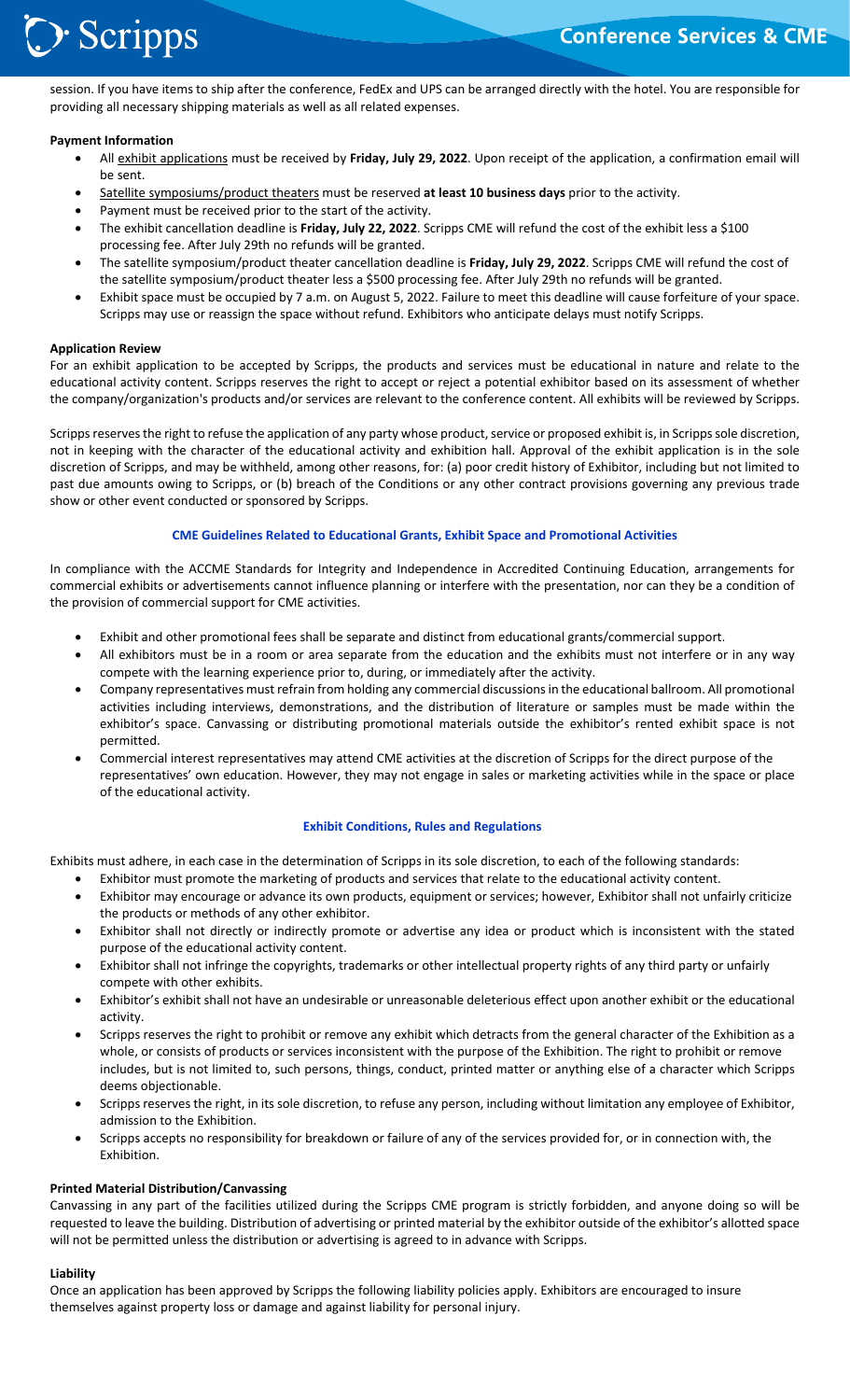# Scripps :

֦֘

- Neither Scripps, nor the Facility, the employees thereof, nor their representatives, nor any member of the Conference Committee shall be responsible for any injury, loss, or damage that may occur to the Exhibitor or his property from any cause whatsoever, prior to, during, or subsequent to the period of the Exhibit except for any injury, loss, or damage to the extent arising from the negligence or willful misconduct of Scripps, the Facility, their employees, their representatives or any member of the Conference Committee. The Exhibitor agrees to indemnify Scripps, the Facility and their employees, volunteers, and committees from any and all claims for loss, damage, or injury except for any claims for loss, damage or injury to the extent arising from the negligence or willful misconduct of Scripps, the Facility, their employees, volunteers, and committees. Exhibitors are encouraged to insure themselves against property loss or damage, and against both general and personal liability.
- Exhibitor understands and agrees that, for the safety of conference attendees, Exhibitor shall not perform any procedures on or provide any services to conference attendees that are either invasive or are customarily performed in a practitioner's office.

## **FDA Regulations**

Exhibitors are reminded of the Food and Drug Administration (FDA) restrictions on the promotion of investigational and pre‐approved drugs and devices. Exhibitors are also cautioned about FDA prohibition of promoting approved drugs for unapproved purposes. Information regarding FDA regulations may be obtained directly from the FDA. Requests for information and guidance can be obtained at www.fda.gov/cder, the FDA's medical advertising information line, 301‐796‐1200, or directed to:

FDA Division of Drug Marketing FDA/CDRH/Office of Device Evaluation 10903 New Hampshire Ave. www.fda.gov Building 51, Room 3200 for more information. Silver Spring, MD 20993‐8002

### **Family/Guest Attendance Policy**

All conference activities are exclusively reserved for paid conference attendees. Children and family members are not allowed to attend meal functions or permitted in the general session room.

## **Scripps Conference Modification or Cancellation**

Scripps reserves the right to modify the course's schedule or program as necessary. Scripps also reserves the right to cancel this conference, in which case a full refund of the registration/exhibit fees will be provided. We are unable to refund any travel costs (flight, hotel, etc.) in the case of Scripps cancellation.

## **Exhibit & Conference Contact**

### **Ms. Carlin Admirand**

Director, Conference Services & CME Scripps Health 4275 Campus Point Court, CPB205 San Diego, California 92121 Phone: 858‐678‐6753 Email: admirand.carlin@scrippshealth.org Web: http://www.scripps.org/conferenceservices



www.linkedin.com/company/scripps‐health www.facebook.com/ScrippsCME www.twitter.com/scrippscme www.youtube.com/scrippshealth **Subscribe to our newsletter:** www.scripps.org/CMEemails